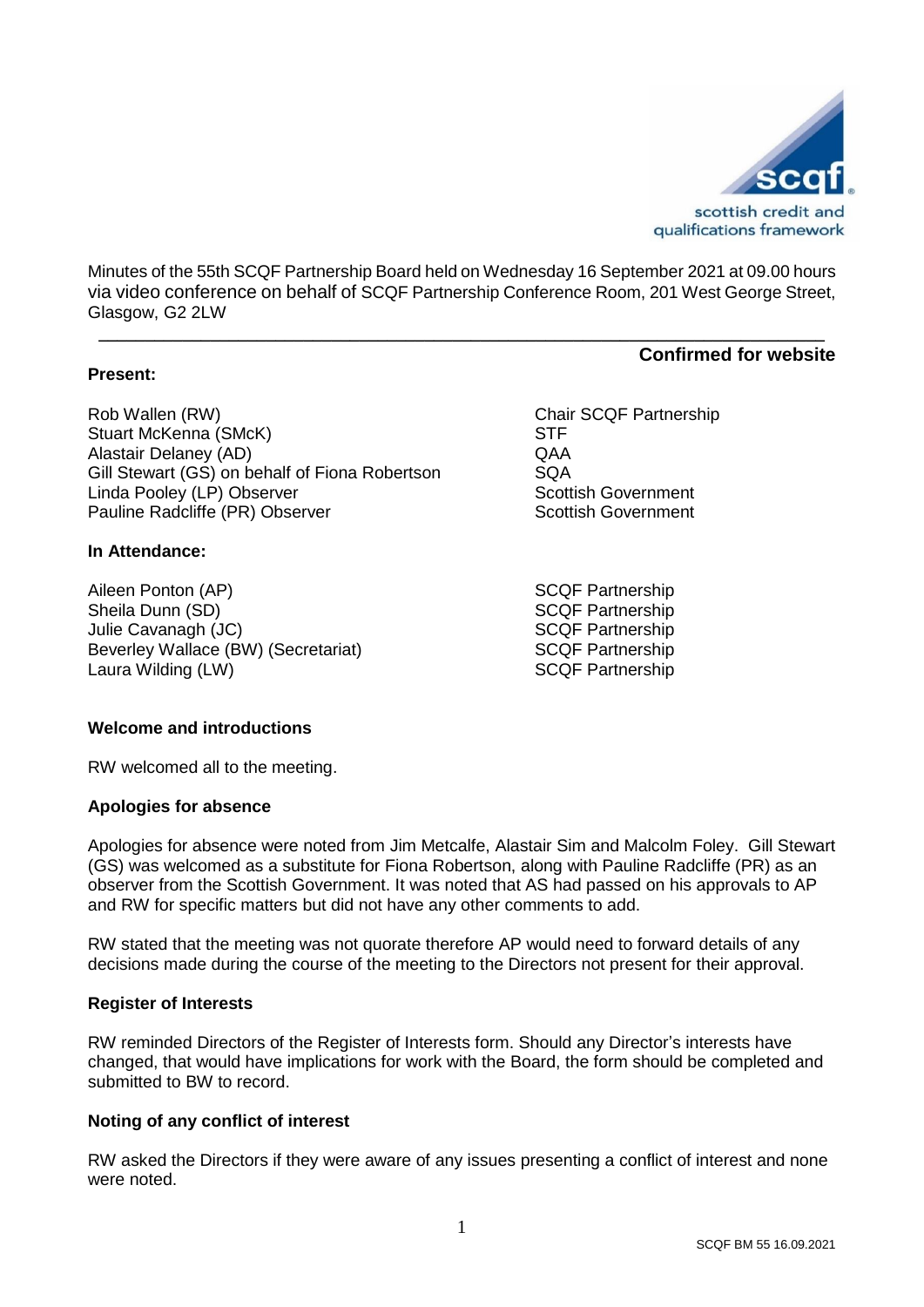### **1. Minutes of the meeting held on 09 June 2021**

RW asked Directors if they were happy that the minutes were an accurate record of the meeting. AP commented that JC's name had been omitted from the list of those present at the meeting and the minutes would be amended accordingly. The Directors then confirmed they were satisfied.

RW then talked through the redacted minutes and the Board accepted the redacted version for the website.

### **2. Matters Arising**

AP highlighted Item 5 relating to transferring £100k into a new savings account and Item 6 relating to the Partnership's formal response to the SFC tertiary report and subsequent meeting with Mr Hepburn. The Board then noted the matters arising.

### **3. Management Accounts 2021 – 22 Quarter 1**

AP began by thanking LW for producing the accounts before then highlighting a number of items. The overspend on Office Equipment was due to purchasing equipment to enable a more hybrid way of conducting meetings and to support longer term home working. Other budget lines were expected to come under budget due to the impact of the pandemic and would balance out the overspend.

The organisation that was considering applying for CRB status had indicated it wished to go forward with the application but this would not be until Easter 2022, which would fall outside the current financial year, although it was still possible that another organisation would submit before the year end.

The conference budget line had been set to allow for a balance between income and expenditure to having a zero impact on the budget. This was on the basis that the conference planned for March 2022 would be face to face, with income being generated through charging a delegate fee. Due to continued uncertainties around the pandemic it was likely that a virtual or hybrid conference would take place which would incur different costs. Quotes were currently being obtained from event providers and a decision would be made in the coming weeks, with the aim of setting a charging policy that would still allow a zero impact on budget line to be maintained.

SMcK asked about the Cycle to Work scheme as he had not been aware of it. AP provided some background to the scheme and would forward SMcK more information. LP added that there was an additional government scheme that provided a contribution to cycle maintenance and details could be found on the government's website. The Board then approved the Q1 Management Accounts subject to approval by the Directors not present.

### **4. Report from the Audit and Risk Committee**

RW asked AP if there were any items in the paper that she wished to highlight. AP began by informing Directors that LW would be going on maternity leave in November 2021. As a result, fixed term maternity cover would be needed and 'difficulties in recruiting staff' would remain as a risk on the Risk Management Strategy. Additionally, the Chair of ARC had offered to assist with the wording of the job advert to help the Partnership attracted suitable candidates.

The external audit function tender process was underway with submissions due to close on Monday 20 September 2021. AP, LW and the Chair of ARC would then review these and decide if interviews were required. Details of the future audit firm would be brought to the AGM in December 2021 for approval, with the contract going live the following year.

Regarding the return to office, risk assessments had been completed and the office had re-opened w/c 23 August 2021, with rotas in place to help manage the number of staff safely working in the office at any one time. In line with government guidance the Partnership was supporting both staff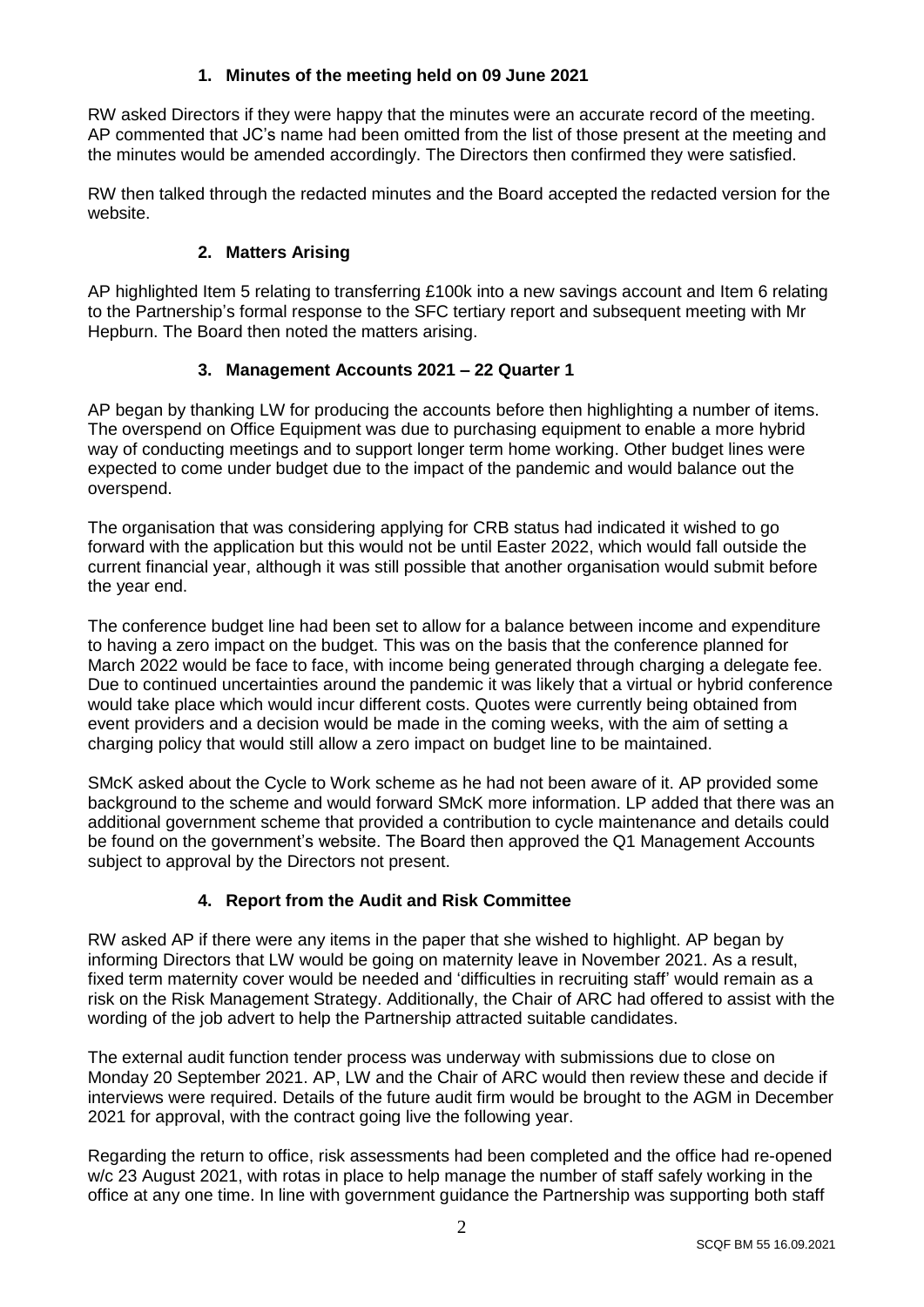who wished to return to the office and those who wished to continue working from home. Due to the ongoing uncertainty around the pandemic, the opening of applications for home working had been delayed until the start of November 2021. The aim was for contracts to be issued and implemented by the start of January 2022, however this was subject to change. The Board then agreed the amended Risk Management Strategy and noted the update on the return to office.

Referring to Item 6 in the ARC minutes around access rights in SAGE, SMcK thought perhaps it was actually more beneficial for one person to have full access to the system. AP explained that the issue was more around one person having the ability to both input and approve invoices when there was no system in place for double approval. SAGE currently did not allow for such an override however an upgrade was due and LW was working with the Partnership's IT company to find a solution. The Board then noted the business conducted by ARC.

# **5. Report from the Quality Committee**

SD provided a summary of the business conducted at the last Quality Committee meeting as detailed in the minutes. This included an update from RW on the work of the Board, the key strands of Partnership work recently supported by the Board and how the Board and Quality Committee interacted. JC had also given an update on key Partnerships and Communication priorities, including the Skills Recognition Project, School Ambassadors and the Veterans project. Also discussed at the meeting was the Partnership's response to the SFC review phase 3 report and SCQF database performance indicators.

SD then talked through Chartered Banker Institute and Opito Annual Monitoring reports, discussing the issues that had arisen from the monitoring and the challenges faced by each organisation. Following the review, both were deemed low risk and their continued status as a CRB was approved by the Quality Committee. The Board then noted the business of the Quality Committee.

## **6. Governance Update**

AP reminding Directors that following a benchmarking exercise between the SCQFP and the Scottish Governance Code for the Third Sector back in 2019 it was agreed that the Board would be provided with an annual report on governance related matters. Annex 1 of the paper provided an update on Governance Activity for 2020-2021 and year to date 2021-2022. Annex 2 detailed all of SCQFP's policies, their review dates and who was responsible for approving any changes. It also highlighted any policies due for review in the current financial year.

The Partnership's suite of HR policies had been recently reviewed with only minor changes being made, with the exception of the new Homeworking Policy that had already been approved by the Board. As the changes were small. AP suggested providing Directors with a summary of the changes made at the December 2021 Board meeting, rather than distributing the large number of policies in full.

AP also highlighted that the Memorandum and Articles of Association which were last reviewed in 2014, although not due for review until March 2024, would need to be amended when SQA was superseded by a new organisation. The Board was satisfied with the level of information provided in both Annexes, was happy to receive a summary of the HR policy changes at the December 2021 Board meeting and approved the activity to date, subject to approval by the Directors not present.

## **7. Annual Report**

AP began by thanking LP and her colleagues for their help in obtaining a forward for the report from Mr Hepburn, adding that she had recently met with Mr Hepburn to update him on the work of the SCQFP. Based on a recommendation from the Board last year, the visuals in this year's Annual Report were broken up with more quotations. Overall the Directors thought the report was clear, crisp and well laid out and congratulated the team involved however there was one